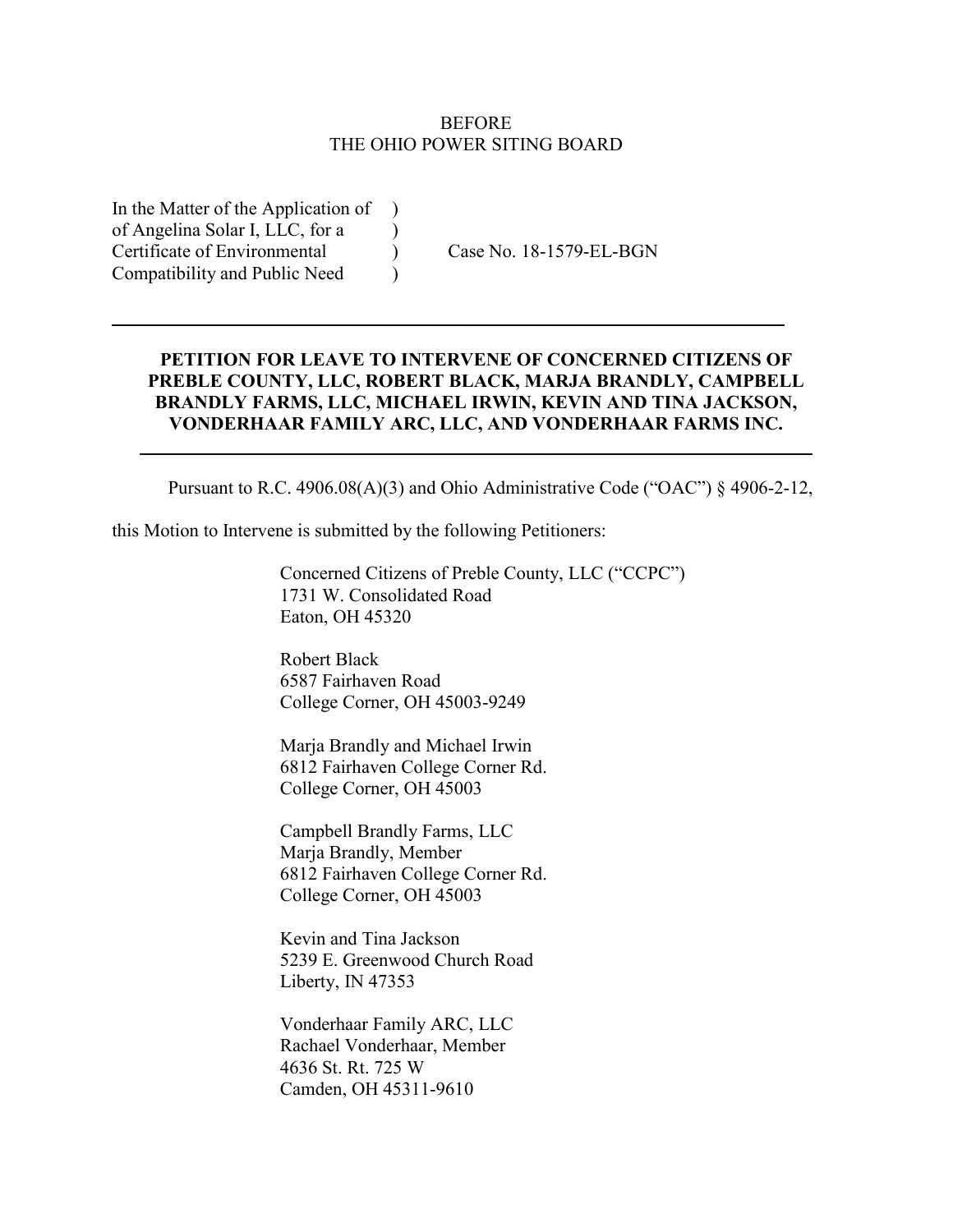Vonderhaar Farms Inc. Alan and Rachael Vonderhaar, Shareholders 4636 St. Rt. 725 W Camden, OH 45311-9610

 $\mathcal{L} = \{ \mathcal{L} \mid \mathcal{L} \in \mathcal{L} \}$ 

**\_\_\_\_\_\_\_\_\_\_\_\_\_\_\_\_\_\_\_\_\_\_\_\_\_\_\_\_\_\_\_\_\_\_\_\_\_\_\_\_\_\_\_\_\_\_\_\_\_\_\_\_\_\_\_\_\_\_\_\_\_\_\_\_\_\_\_\_\_\_\_\_**

A memorandum in support of this petition is provided below.

### **MEMORANDUM IN SUPPORT OF PETITION FOR LEAVE TO INTERVENE**

OAC 4906-2-12(B) provides that the Board or administrative law judge may consider the

following criteria when considering petitions to intervene:

- (a) The nature and extent of the person's interest;
- (b) The extent to which the person's interest is represented by existing parties;
- (c) The person's potential contribution to a just and expeditious resolution of the issues involved in the proceeding; and
- (d) Whether granting the requested intervention would unduly delay the proceeding or unjustly prejudice an existing party.

For the following reasons, there is good cause under these criteria to grant intervenor status to

the Petitioners in these proceedings.

#### **Nature and extent of interest:**

CCPC's purpose is to advocate for its members in order to address the problems posed by

the Angelina Solar I and Alamo Solar I projects, including the participation in this proceeding at

the OPSB. CCPC has 31 members who will be directly and adversely affected by the solar

project, which will be constructed and operated near their homes and properties:

Robert Black 6587 Fairhaven Road College Corner, OH 45003-9249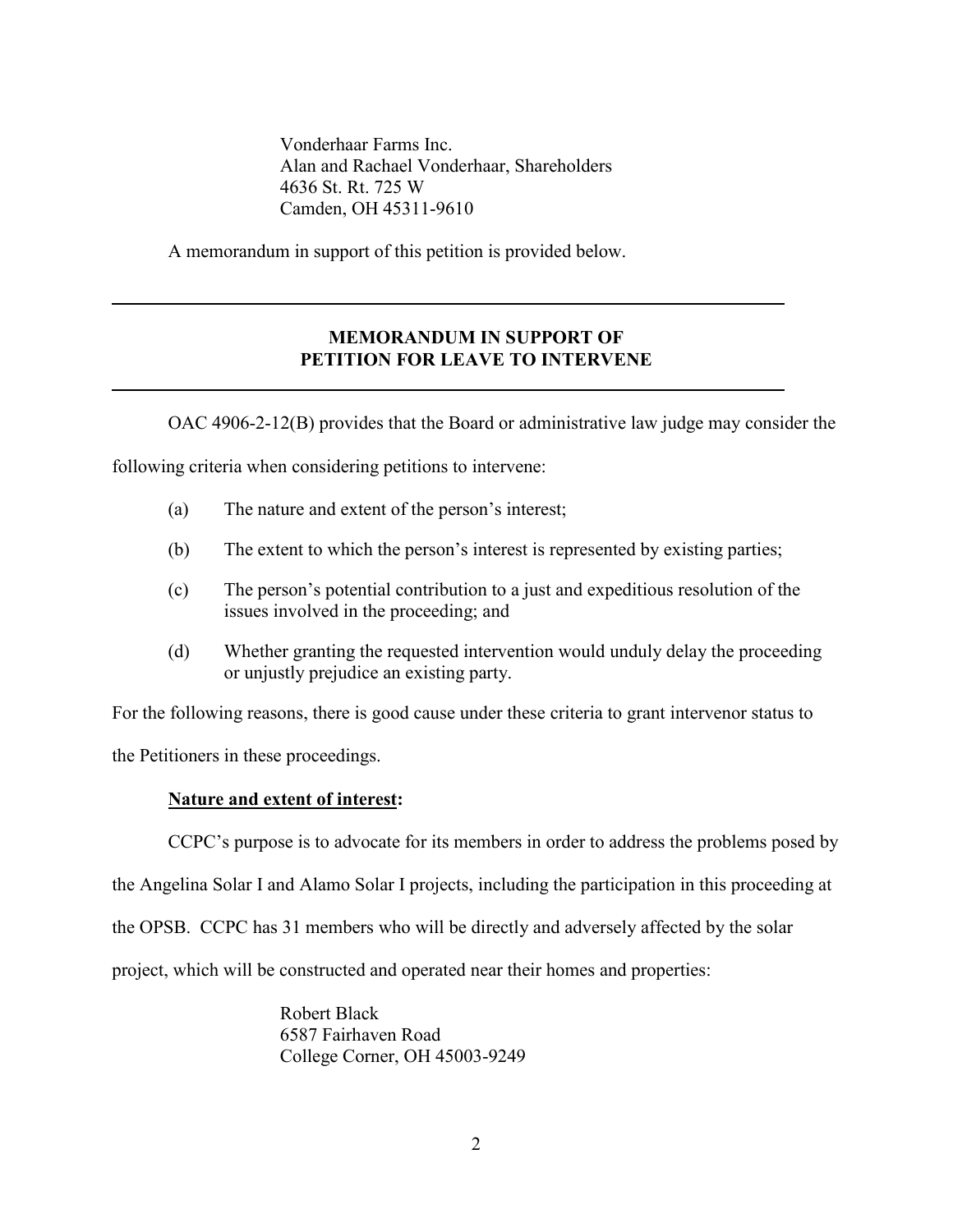Tim Buckley 6351 Taylor Road Oxford, OH 450567

Marja Brandly and Michael Irwin 6812 Fairhaven College Corner Rd. College Corner, OH 45003

Campbell Brandly Farms, LLC Marja Brandly, Member 6812 Fairhaven College Corner Rd. College Corner, OH 45003

Kevin and Tina Jackson 5239 E. Greenwood Church Road Liberty, IN 47353

Christopher and Amanda Johnston 9770 Campbell Road Camden, OH 45311

Marilee McDonough 7624 Junction Rd. College Corner, OH 45003

Shara Ridenour 7484 Fairhaven College Corner Road College Corner, OH 45003

Robert and Bernice Schmidt 11598 Stateline Road College Corner, OH 45003-9212

Joseph and Jacqueline Schriever 7646 State Route 725 W Camden, OH 45311-9696

Michael Sims 10010 Camden College Corner Rd. College Corner OH 45003

Earl and Sharon Stang 5462 State Route 177 Camden, OH 45311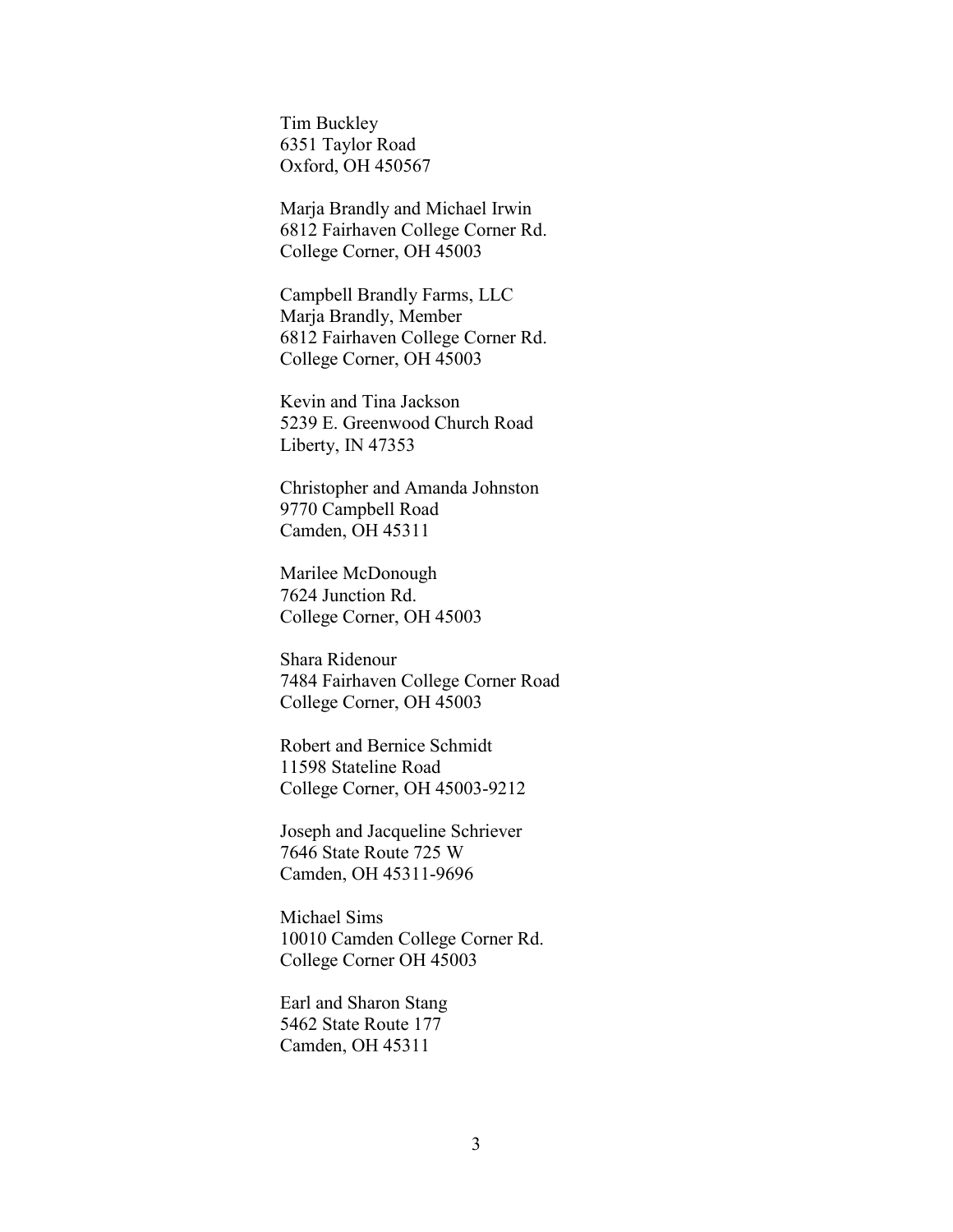Adam Vonderhaar 7664 Fairhaven College Corner Road College Corner, OH 45003

Alan and Rachael Vonderhaar 4636 St. Rt. 725 W Camden, OH 45311-9610

Vonderhaar Family AG, LLC Alan Vonderhaar, Member 4636 St. Rt. 725 W Camden, OH 45311-9610

Vonderhaar Family ARC, LLC Rachael Vonderhaar, Member 4636 St. Rt. 725 W Camden, OH 45311-9610

Vonderhaar Farms Inc. Alan and Rachael Vonderhaar, Shareholders 4636 St. Rt. 725 W Camden, OH 45311-9610

David and Katie Woodruff 11278 State Line Road College Corner, OH 45003

Woodruff Family Farm, LLC John and Beverly Woodruff, Members 8593 Talawanda Springs Road College Corner, OH 45003-9214

John and Beverly Woodruff 8593 Talawanda Springs Road College Corner, OH 45003-9214

Steven Wyatt and Stephanie Longworth 9122 Paintcreek 4-Mile Road Camden, OH 45311

A number of CCPC members own, farm, and/or live on properties that are adjacent to the project area for the solar project. Members Robert Black, Campbell Brandly Farms, LLC, Kevin and Tina Jackson, Shara Ridenour, Joseph and Jacqueline Schriever, Earl and Sharon Stang, Adam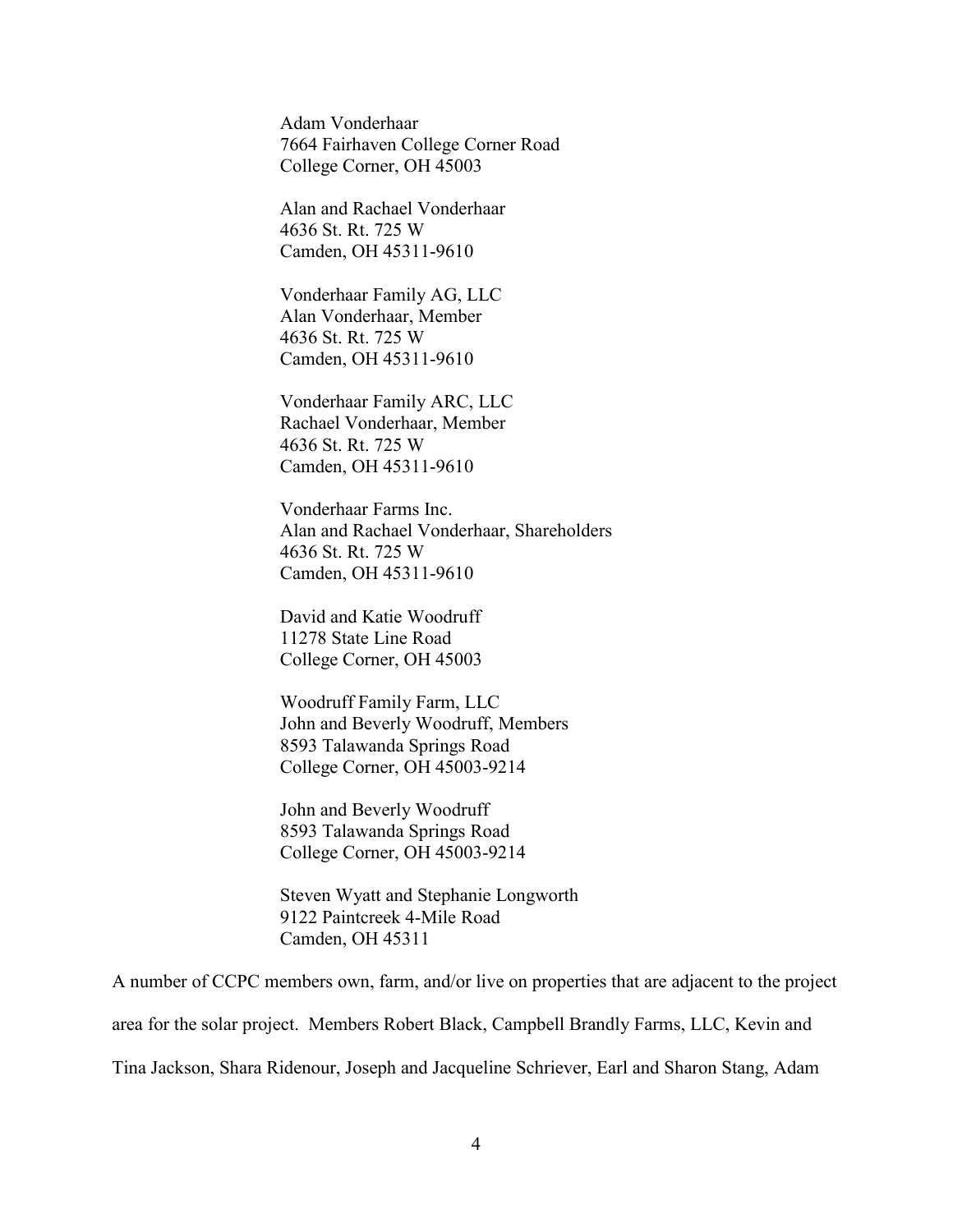Vonderhaar, Vonderhaar Family ARC, LLC, and Steven Wyatt and Stephanie Longworth own land adjacent to the project area and most of those members reside on that land. Members Marja Brandly and Michael Irwin reside for the majority of the time at the farm owned by Campbell Brandly Farms, LLC, which is adjacent to the project area. Vonderhaar Farms Inc. rents and farms land from Vonderhaar Family ARC, LLC and Campbell Brandly Farms, LLC located adjacent to the project area. Thus, all of the proposed intervenors own, rent, and/or reside at land that is adjacent to the project area, except for CCPC. CCPC has standing to participate as an intervenor through associational standing, because one or more of its members have standing to participate as intervenors. See *Fraternal Order of Police v. City of Columbus*, 10 Ohio App.3d 1  $(10<sup>th</sup> Dist. 1983)$  (ruling that an association has the right to bring legal action on behalf of its members).

The solar project will have a serious adverse impact on the Petitioners' homes and properties that will spoil the enjoyment of living and working there. The Petitioners will present evidence about the following respects, among others, in which Angelina Solar's application fails to protect their properties and their enjoyment of living and working there:

> • The Petitioners' views of hundreds of acres of solar panels surrounding the Petitioners' properties and on the public roads near the Petitioners' properties will spoil their visual and aesthetic enjoyment of living and working there. The application fails to commit to specific measures that will be taken to protect the Petitioners' views, but instead leaves those details to be determined after the certificate is issued rather than properly and fairly adjudicating them in this proceeding. The application does not provide adequate or sufficiently detailed commitments for planting

> > 5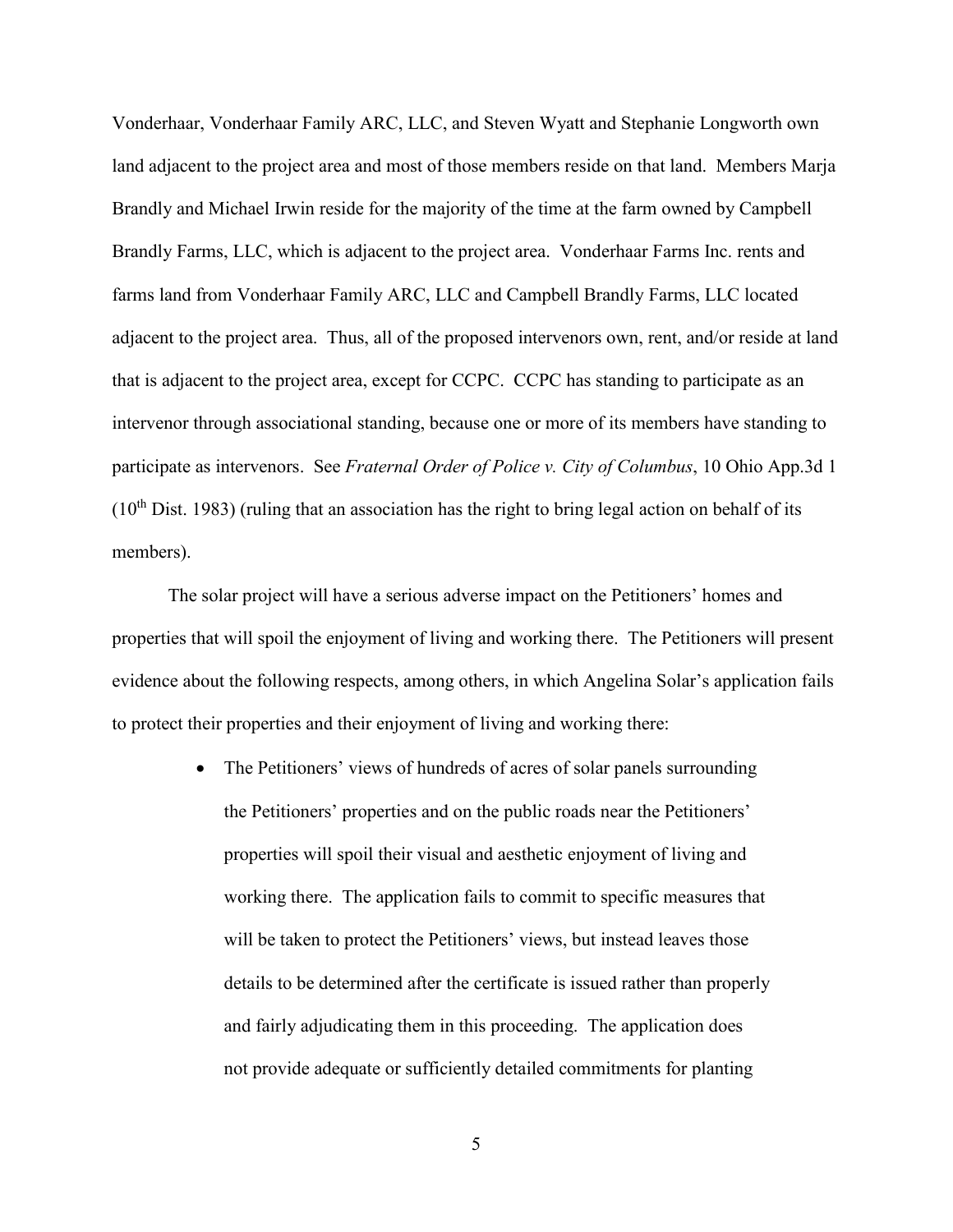vegetation barriers between the solar project structures and equipment and Petitioners' properties to minimize visual impacts

- Noise, dust, and traffic will be intrusive during the project's construction.
- Angelina Solar failed to conduct an adequate study of the project's adverse effects on wildlife. The applicant's study also failed to evaluate the adverse effects of the project's fences on wildlife species that currently travel from their places of residence inside and outside of the project area (including those living on the Petitioners' wooded land) throughout the project area to forage and hunt. The study failed to evaluate the adverse effects on wildlife that will no longer be able to travel from one pocket of wildlife-friendly habitat to another due to the obstructions from the project's fences.
- The application fails to identify reasonable measures that are necessary to protect birds and other wildlife. The proliferations of fencing in the project, by preventing wildlife movement, will congregate and cause the overpopulation of wildlife in Hueston Woods, the Petitioners' woods, and other habitat areas inside and outside of the project area. The crowding of wildlife, such as deer, in smaller areas will increase adverse impacts such as disease, coyote predation of livestock, and auto accidents.
- The application does not sufficiently provide for the protection and repair of drainage tiles that are damaged by the project's construction.

6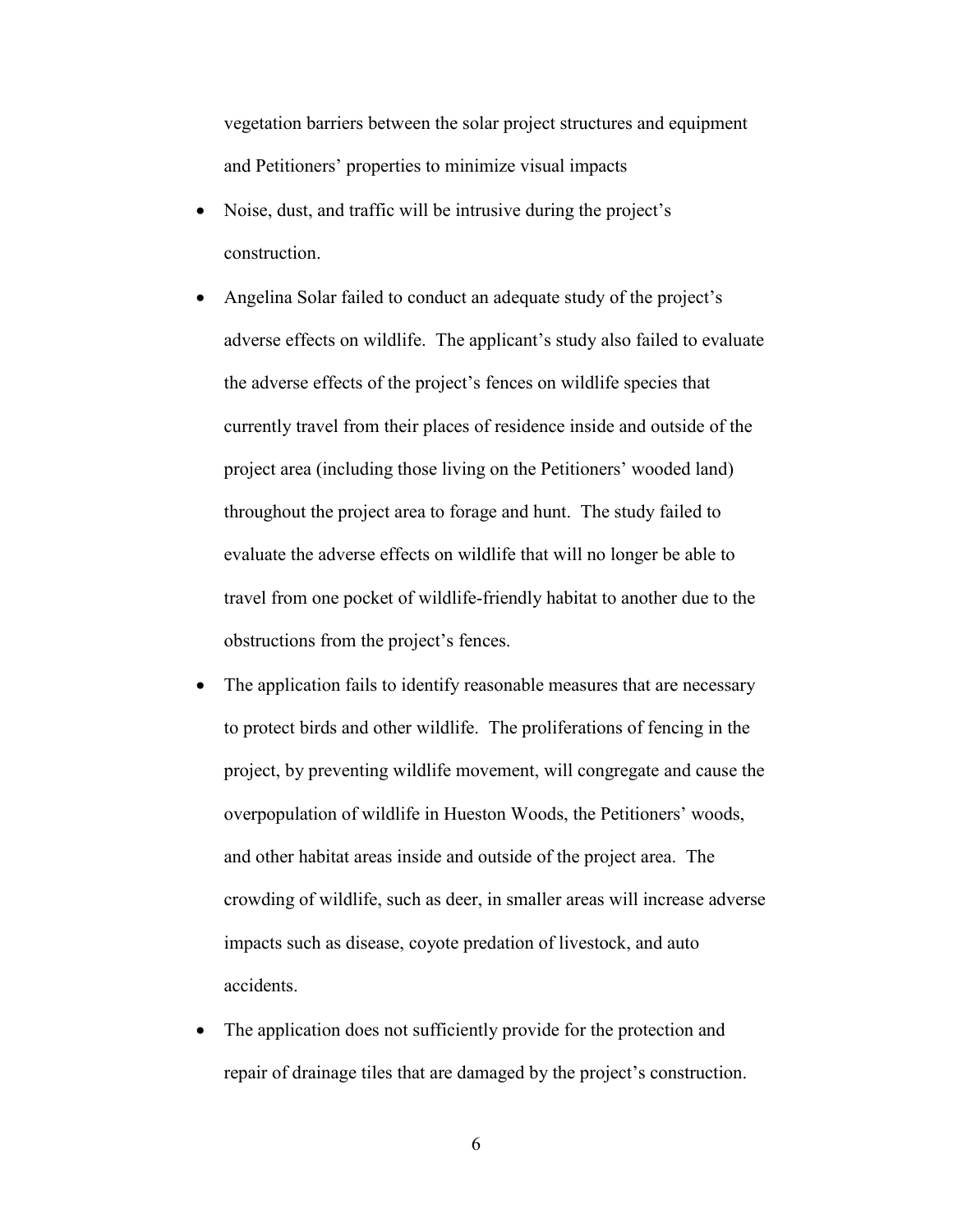- The application fails to protect the environment from potential spills of drilling fluids that could flow down hilly terrain and into streams that are not sufficiently identified in the application.
- The application needs to protect the groundwater supplies on which the Petitioners rely.
- The application does not protect the existing storm water drainage patterns that protect the Petitioners' land from being flooded by runoff from the project area.
- The application fails to identify the specific locations for the solar panels, night lights, and other project components, leaving this task to a later day subsequent to the certificate's issuance. This failure deprives the Board and the Petitioners of the opportunity to determine whether the panels and other components will displace or injure streams, wildlife habitat, and other natural resources, whether the night lights will be an annoyance to the Petitioners, and whether the project's components will be in the line of sight from the Petitioners' land and home.
- The application fails to evaluate and protect against adverse effects on technology signals such as cell phones, internet signals, radio signals, and real-time kinematic signals that are used in the area for installing field drainage tiles, running GPS equipment for agriculture, and other purposes.
- While the application calls for the planting of vegetation inside and outside of the project area, it fails to provide for adequate measures to

7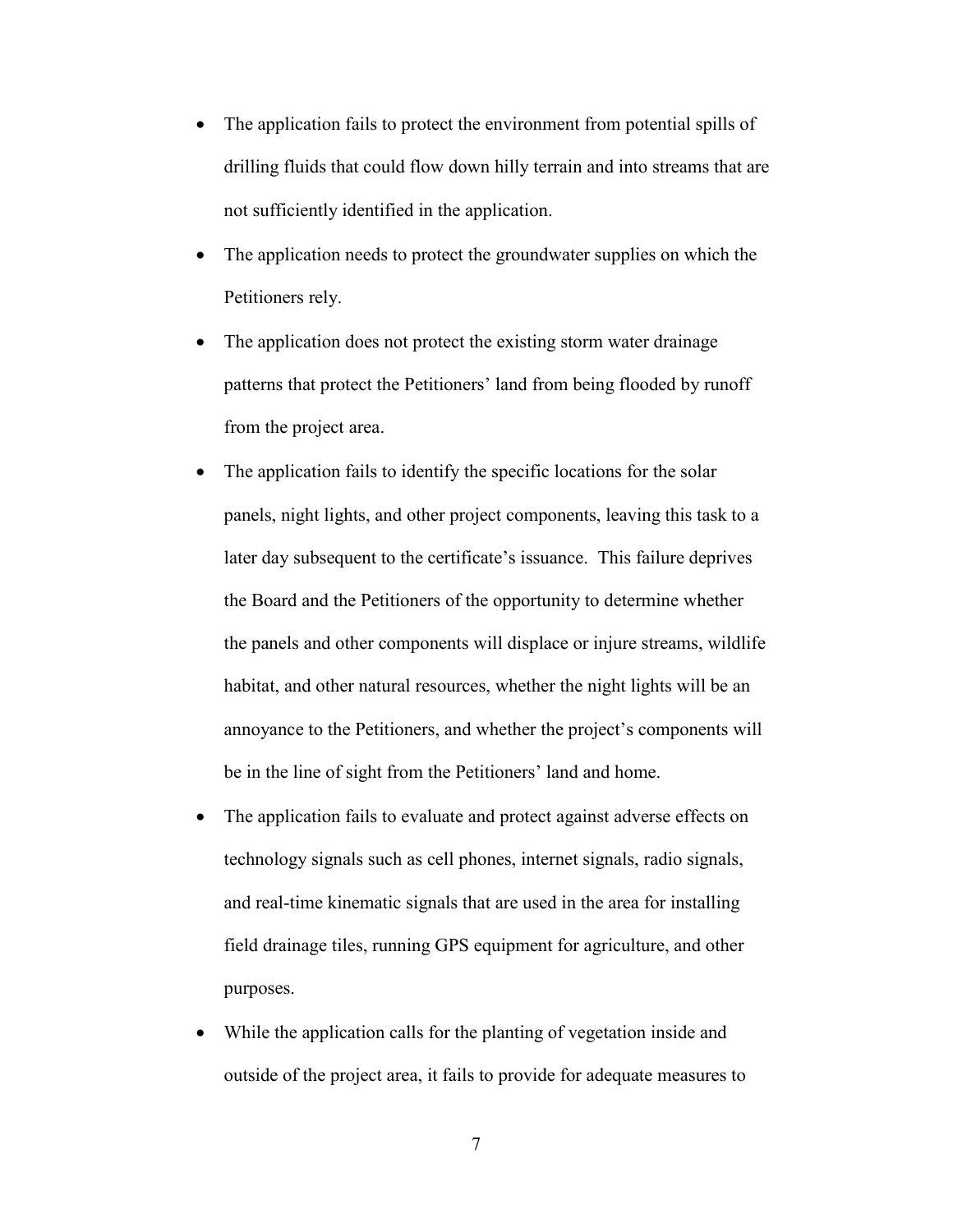sustain the vegetation or keep it alive. Moreover, it fails to prevent the intrusion of invasive plant species and other weeds in the area whose seeds may be contained in the mixtures of seeds used to plant the land in the project.

- The setbacks proposed between the neighboring properties (including the Petitioners') and the project's fences and components are too short to protect the neighboring properties.
- The application fails to identify measures to protect the solar panels from high wind, hail, lightening, fire, and other natural disasters, as well as to protect Petitioners from flying debris and toxic materials that could be released by these disasters. The application does not account for or provide for adequate emergency services to address emergencies at the solar project.
- The application does not evaluate and protect against increased temperatures resulting from the project's many acres of solar panels.
- The application does not adequately provide for decommissioning upon the closure of the project, including financial assurance (e.g., bonding) and the disposal of solar panels and other equipment or structures.

The Petitioners should be granted intervention so that they can address these and other problems with the application.

# **Extent to which interests are represented by existing parties and potential contribution to the just and expeditious resolution of these proceedings:**

No other party represents, or can represent, the Petitioners' interests in protecting themselves and their property from the impacts of the solar project. As adjacent landowners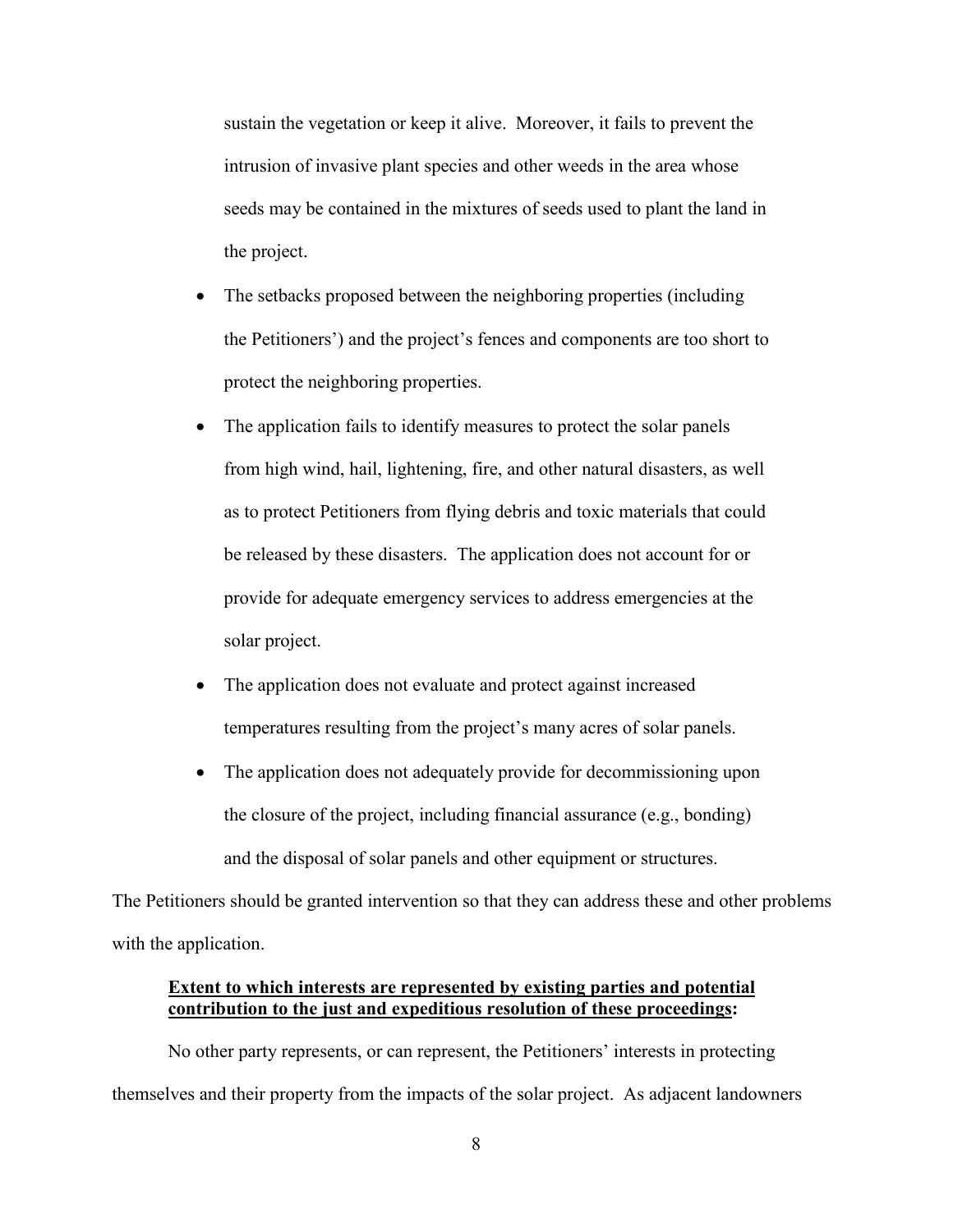surrounded by and near the project area, their participation in the case is necessary to the just and expeditious resolution of this proceeding.

#### **Potential for undue delay or unjust prejudice:**

Granting intervenor status to the Petitioners will not unduly delay the proceedings or cause unjust prejudice to the Applicant. The Petitioners will comply with whatever case management schedule that the Board establishes. Moreover, the Petitioners will be represented in these proceedings by counsel experienced in practice before the Board.

For the foregoing reasons, the Petitioners request the Board to grant this Petition for Leave to Intervene.

Respectfully submitted,

/s/ Jack A. Van Kley\_\_\_\_\_\_ Jack A. Van Kley (0016961) Van Kley & Walker, LLC 132 Northwoods Blvd., Suite C-1 Columbus, Ohio 43235 (614) 431-8900 (telephone) (614) 431-8905 (facsimile) Email: jvankley@vankleywalker.com (willing to accept service by email)

Christopher A. Walker (0040696) Van Kley & Walker, LLC 137 North Main Street, Suite 316 Dayton, Ohio 45402 (937) 226-9000 (telephone) (937) 226-9002 (facsimile) Email: cwalker@vankleywalker.com (willing to accept service by email)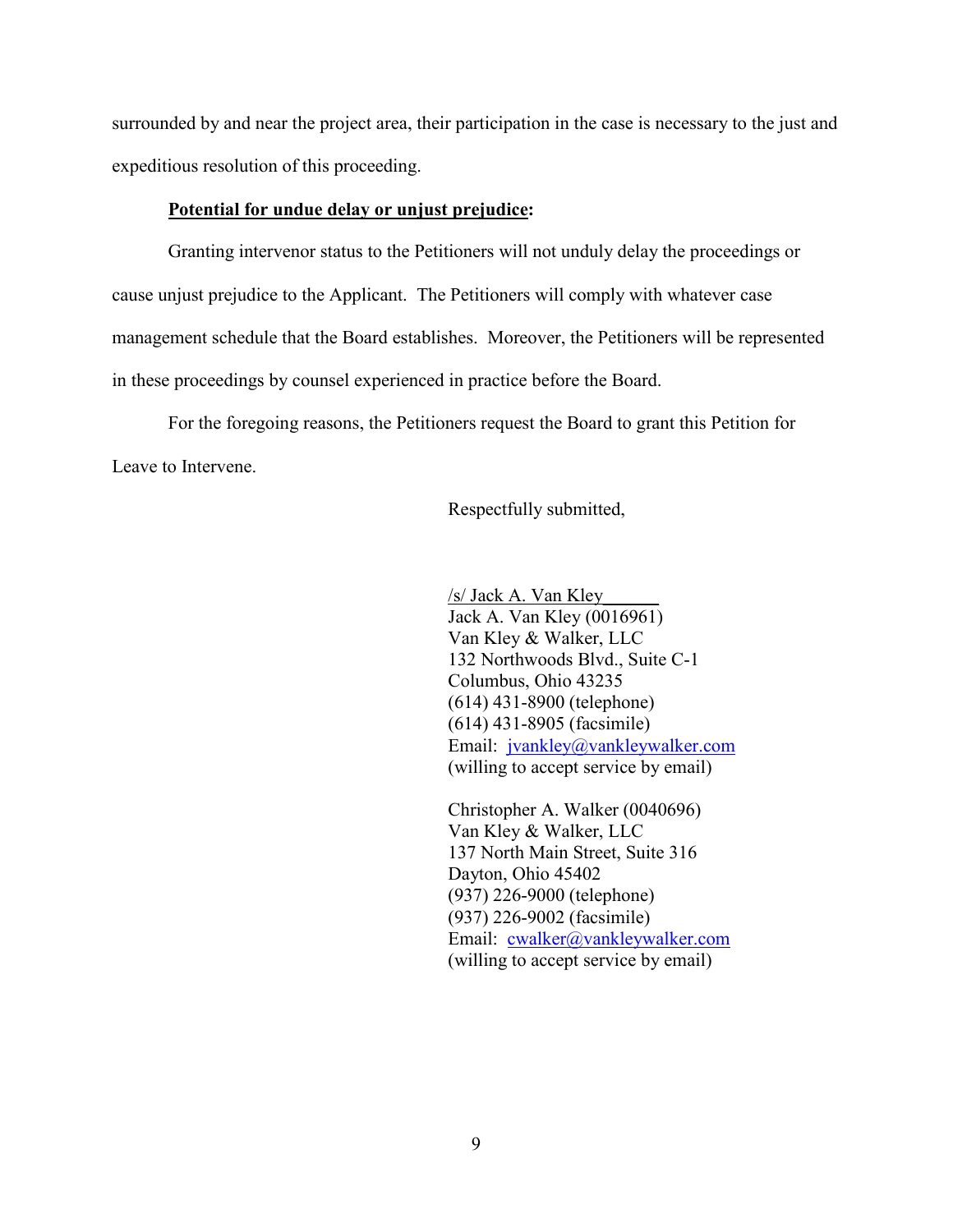#### **CERTIFICATE OF SERVICE**

The Ohio Power Siting Board's e-filing system will electronically serve notice of the filing of this document on the parties referenced in the service list of the docket card who have electronically subscribed to this case. In addition, I hereby certify that, on March 29, 2019, a copy of the foregoing document also is being served by electronic mail on the following: Michael Settineri at mjsettineri@vorys.com, MacDonald Taylor at mwtaylor@vorys.com, Kathryn West at kwest@prebco.org, Dylan Borchers at dborchers@bricker.com, and Chad Endsley at cendsley@ofbf.org.

> /s/ Jack A. Van Kley\_\_\_\_\_\_ Jack A. Van Kley